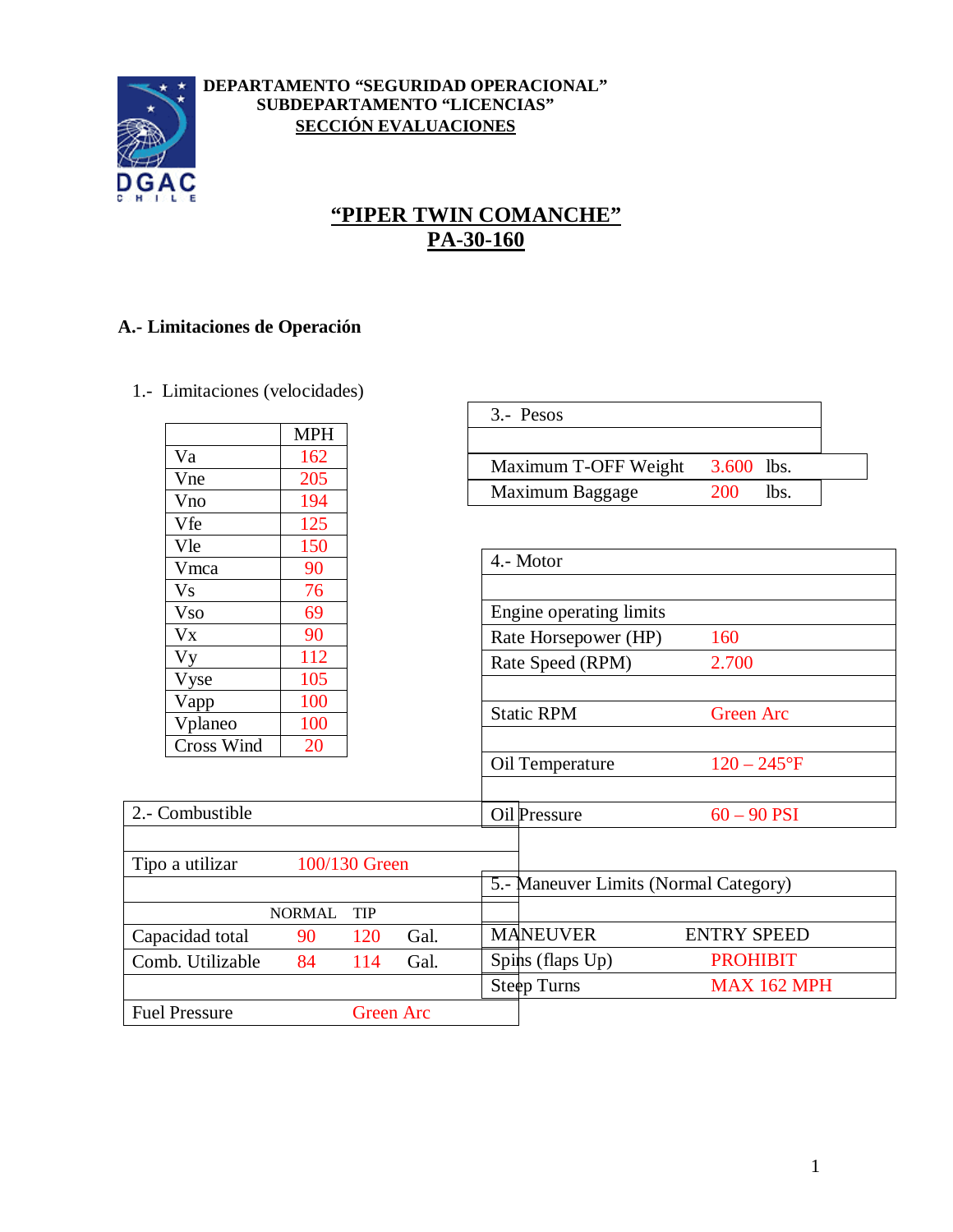## **B.- Emergencies Procedures**

### **1.- ENGINE FAILURE DURING TAKEOFF/ (Not Airborne)**

## **a.- Adequate Runway Remaining:**

| Throttle      | <b>REDUCE ON BOTH ENGINE</b>   |
|---------------|--------------------------------|
| <b>Brakes</b> | <b>AS REQUIRED</b>             |
| Stop          | <b>AIRPLANE STRAIGHT AHEAD</b> |

#### **2.- ENGINE FAILURE DURING TAKEOFF (Airborne)**

## **a.- Adequate Runway Remaining:**

| Throttle | <b>REDUCE ON BOTH ENGINE</b> |
|----------|------------------------------|
| Brakes   | <b>AS REQUIRED</b>           |
| Effect   | LANDING                      |